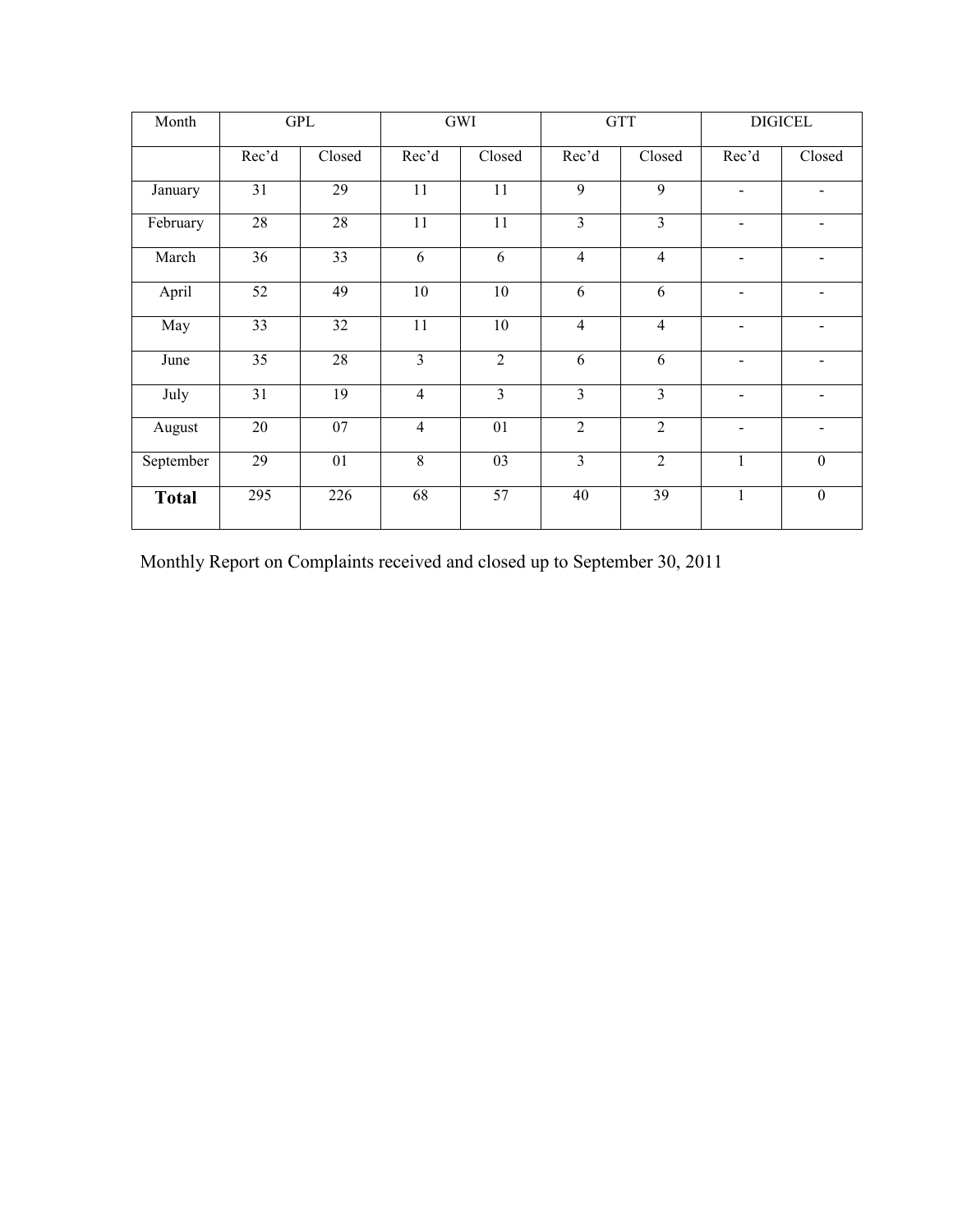### **Complaint against GPL**

|                                | 2007  |        | 2008  |        | 2009  |        | 2010  |                | 2011  |        |
|--------------------------------|-------|--------|-------|--------|-------|--------|-------|----------------|-------|--------|
| <b>Complaint Category</b>      | Rec'd | Active | Rec'd | Active | Rec'd | Active | Rec'd | Active         | Rec'd | Active |
| <b>Allegation of Tampering</b> | 51    |        | 60    |        | 27    |        | 23    | 3              | 56    | 12     |
| Application for Service        | 20    |        | 30    |        | 13    |        | 15    |                | 23    | 3      |
| <b>Billing Query</b>           | 195   |        | 234   | 2      | 162   | 4      | 122   | 20             | 147   | 33     |
| Change of Tenancy              | 12    |        | 30    |        | 21    |        | 16    |                | 8     |        |
| Claim for Compensation         | 5     |        | 6     |        | 7     |        | 4     |                | 5     | 4      |
| <b>Capital Contribution</b>    |       |        | 1     |        | 1     |        | 1     |                |       |        |
| <b>Disconnection</b>           | 38    |        | 34    |        | 45    |        | 19    | $\overline{2}$ | 25    | 10     |
| <b>Tariff Issue</b>            | 2     |        | 14    |        | 12    |        | 10    |                | 7     |        |
| <b>Technical Issue</b>         | 23    |        | 33    |        | 44    |        | 21    |                | 24    |        |
| <b>TOTAL</b>                   | 346   |        | 442   | 2      | 332   |        | 231   | 28             | 295   | 69     |

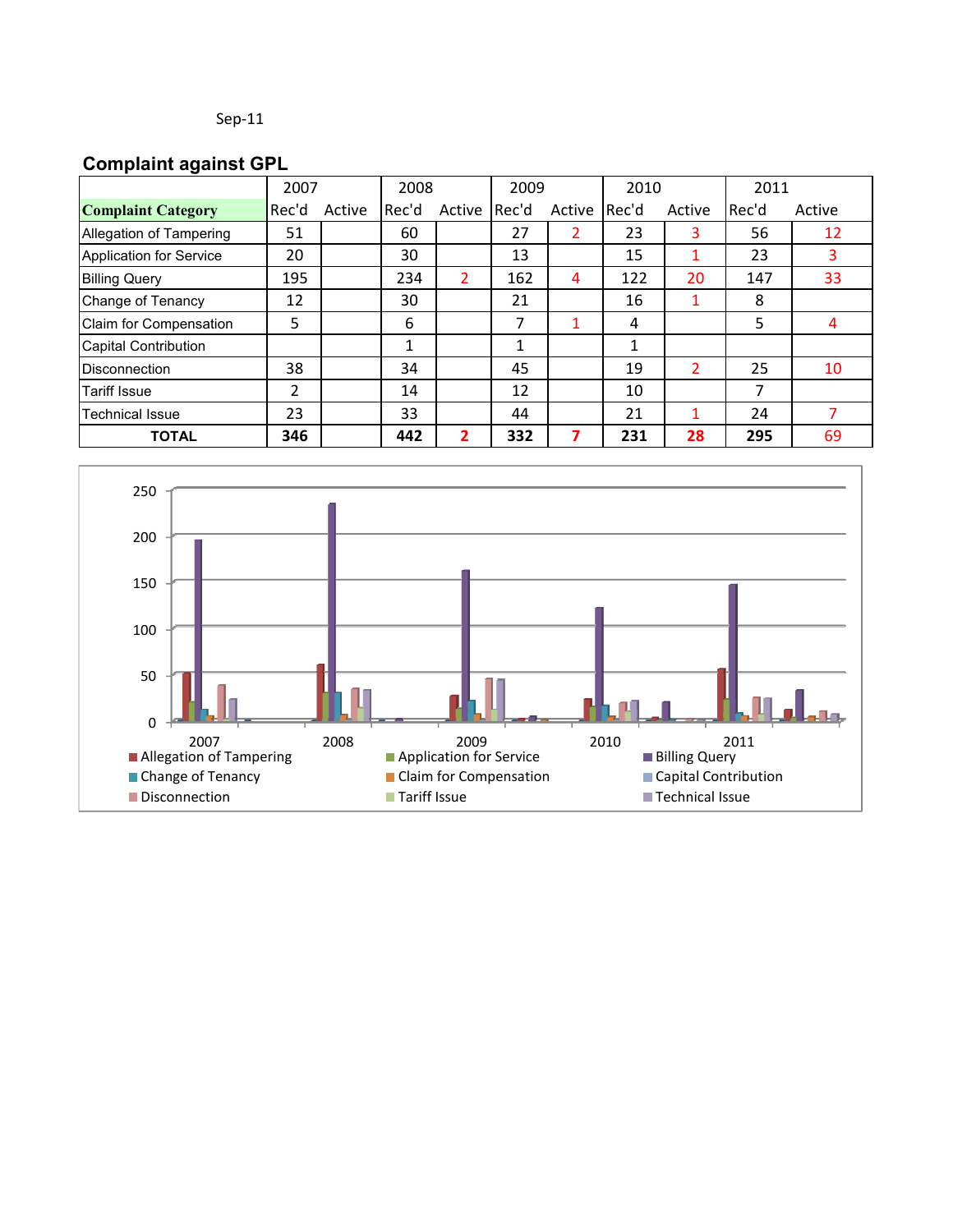# **Complaint against GWI**

|                                | 2007  |        | 2008  |        | 2009  |              | 2010 |        | 2011  |        |
|--------------------------------|-------|--------|-------|--------|-------|--------------|------|--------|-------|--------|
| Complaint Category             | Rec'd | Active | Rec'd | Active | Rec'd | Active Rec'd |      | Active | Rec'd | Active |
| <b>Application for Service</b> | ┻     |        | 6     |        | 3     |              |      |        | 5     |        |
| <b>Billing Query</b>           | 37    |        | 89    |        | 130   |              | 48   | 2      | 40    | 8      |
| Change of Tenancy              |       |        |       |        |       |              |      |        |       |        |
| Compensation                   |       |        |       |        |       |              | 1    |        |       |        |
| <b>Disconnection</b>           | 10    |        | 15    |        | 16    |              | 13   |        | 14    |        |
| <b>Tariff Issue</b>            |       |        |       |        | 10    |              | 2    |        |       |        |
| <b>Technical Issue</b>         | 20    |        | 27    |        | 25    |              | 26   |        |       |        |
| <b>Misc</b>                    | 4     |        | 5     |        | 8     |              | 3    |        |       |        |
| <b>TOTAL</b>                   | 72    |        | 143   |        | 192   |              | 95   | ን      | 68    | 11     |

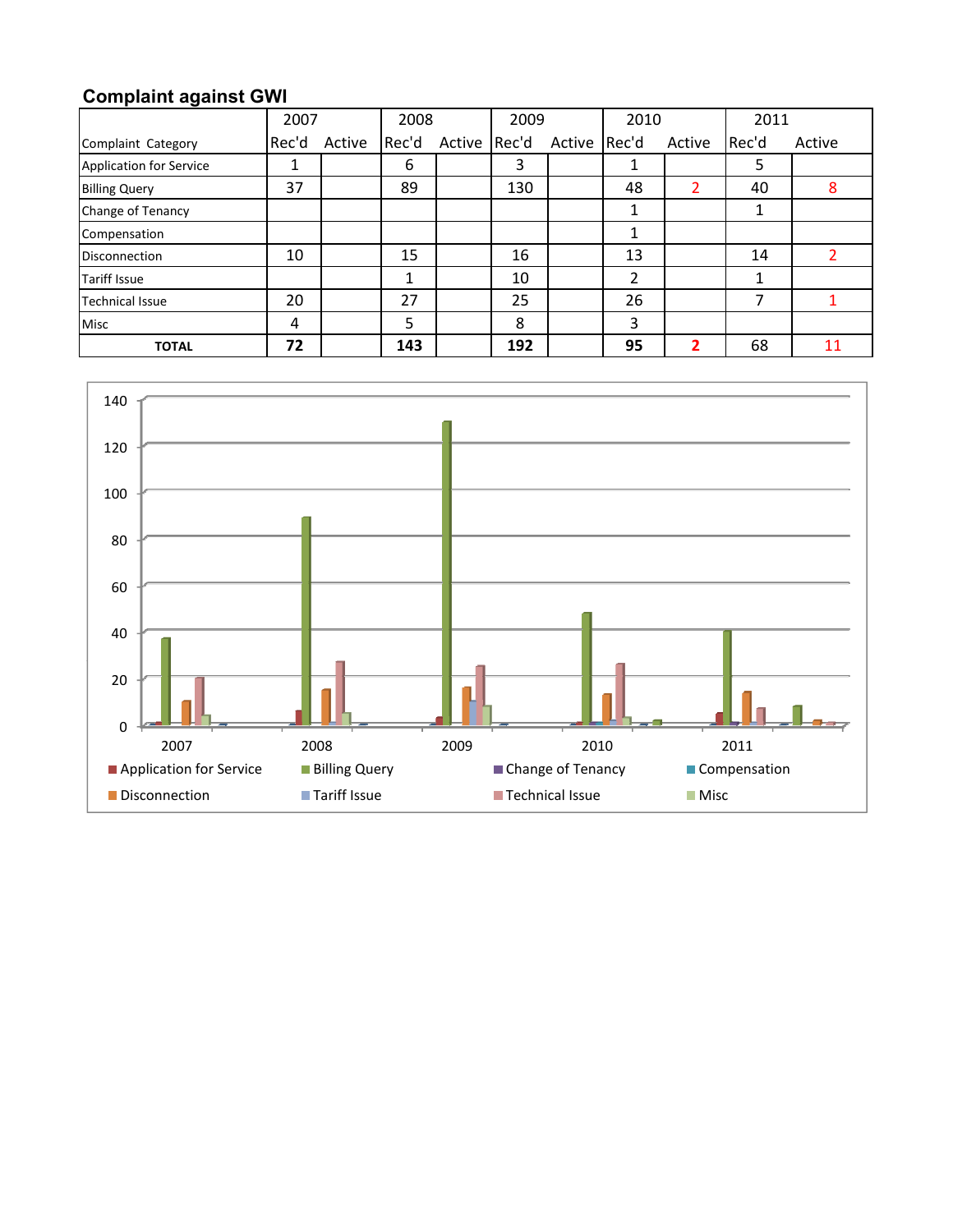# **Complaint against GTT**

|                                | 2007  |        | 2008  |        | 2009  |              | 2010 |        | 2011           |        |
|--------------------------------|-------|--------|-------|--------|-------|--------------|------|--------|----------------|--------|
| Complaint Category             | Rec'd | Active | Rec'd | Active | Rec'd | Active Rec'd |      | Active | Rec'd          | Active |
| <b>Application for Service</b> | 19    |        | 18    |        | 15    |              | 9    |        | 5              |        |
| <b>Billing Query</b>           | 13    |        | 10    |        | 9     |              | 4    |        | 1              |        |
| <b>Disconnection</b>           | 2     |        |       |        | 3     |              | 1    |        | $\overline{2}$ |        |
| <b>Tariff Issue</b>            |       |        | 1     |        |       |              |      |        |                |        |
| <b>Technical Issue</b>         | 20    |        | 46    |        | 35    |              | 28   |        | 27             |        |
| Transfer of Service            | 6     |        | 5     |        | 4     |              | 1    |        | 4              |        |
| Compensation                   |       |        |       |        |       |              |      |        | 1              |        |
| <b>Misc</b>                    | 8     |        | 5     |        | 8     |              | 4    |        |                |        |
| <b>TOTAL</b>                   | 68    |        | 85    |        | 74    |              | 47   |        | 40             |        |



#### **Complaint against Digicel against Digicel**

|                        | 2007 |  | 2008 |  | 2009 |  | 2010                                                |  | 2011  |        |
|------------------------|------|--|------|--|------|--|-----------------------------------------------------|--|-------|--------|
| Complaint Category     |      |  |      |  |      |  | Rec'd Active Rec'd Active Rec'd Active Rec'd Active |  | Rec'd | Active |
| <b>Billing Query</b>   |      |  |      |  |      |  |                                                     |  |       |        |
| <b>Technical Issue</b> |      |  |      |  |      |  |                                                     |  |       |        |
| <b>Misc</b>            |      |  |      |  |      |  |                                                     |  |       |        |
| <b>TOTAL</b>           |      |  |      |  |      |  |                                                     |  |       |        |